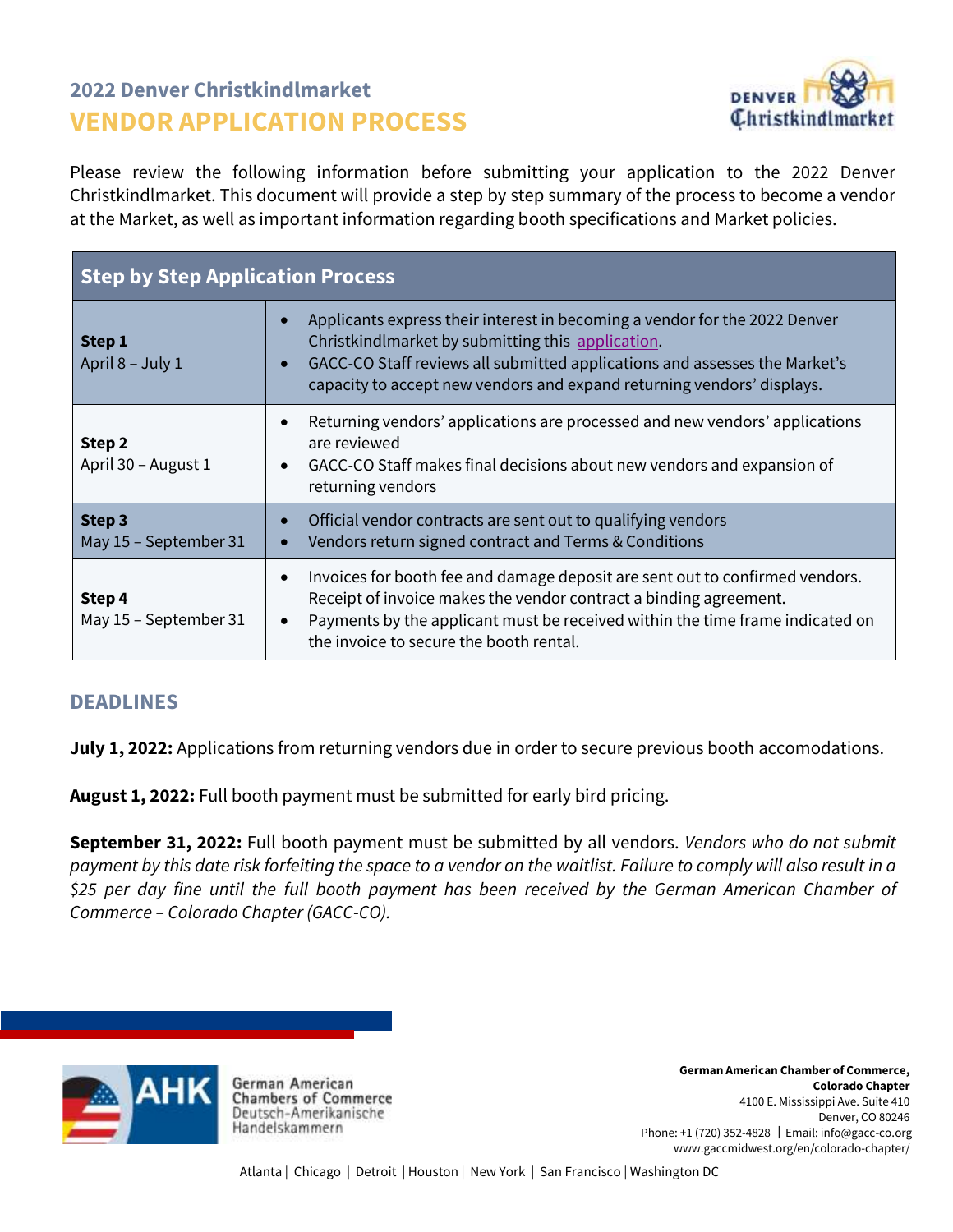## **BOOTH PRICING**



| <b>Craft Vendors</b> | <b>Pricing</b>                                            |
|----------------------|-----------------------------------------------------------|
| Single               | Early Bird Rate - \$5,200.00, Regular Rate - \$6,500.00   |
| Double               | Early Bird Rate - \$9,900.00, Regular Rate - \$12,400.00  |
| <b>Triple</b>        | Early Bird Rate - \$14,800.00, Regular Rate - \$18,500.00 |
| Quadruple            | Early Bird Rate - \$19,800.00 Regular Rate - \$24,800.00  |
| <b>Food Vendors</b>  | <b>Pricing</b>                                            |
| Single               | Early Bird Rate - \$5,400.00, Regular Rate - \$6,800.00   |
| Double               | Early Bird Rate - \$10,300.00, Regular Rate - \$12,900.00 |
| <b>Triple</b>        | Early Bird Rate - \$15,400.00, Regular Rate - \$19,300.00 |
| Quadruple            | Early Bird Rate - \$20,500.00, Regular Rate - \$25,600.00 |
| <b>Pop-up Booth</b>  | Pricing (spots are limited - only one vendor per week)    |
| Nov. 18 - 24         | \$1,500.00                                                |
| Nov 25. - Dec 1      | \$1,500.00                                                |
| Dec. 2 - 8           | \$1,500.00                                                |
| Dec. 9 - 15          | \$1,500.00                                                |
| Dec. 16 - 23         | \$1,500.00                                                |



**German American Chamber of Commerce, Colorado Chapter** 4100 E. Mississippi Ave. Suite 410 Denver, CO 80246 Phone: +1 (720) 352-4828 │Email: info@gacc-co.org www.gaccmidwest.org/en/colorado-chapter/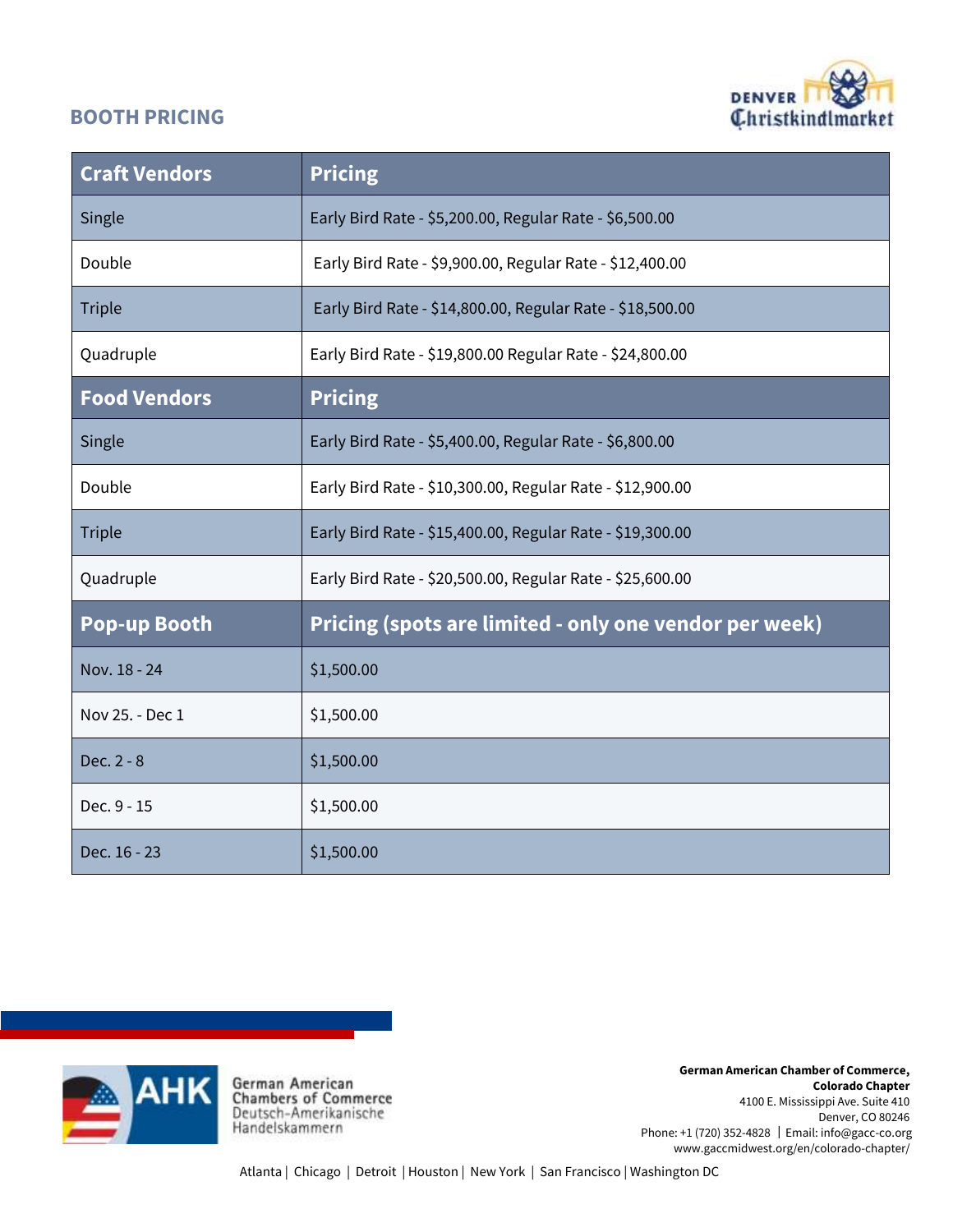### **Additional Information on Booth Payments**



**Full payment will include the submission of a \$500 damage deposit** which will be returned by February 2023 given that the vendor does not incur any damage upon their booth or the surrounding area.

**All booth fees and related payments must be made in U.S. dollars.** The GACC-CO highly recommends that payment be submitted by check. All checks should be made payable to the "German American Chamber of Commerce" with the name of your business and "booth fee" in the memo.

Vendors may also pay electronically through PayPal, but will take on the additional transaction fee. The transaction fee will be calculated on a case by case basis depending on the number of booths rented.

## **BOOTH SPECIFICATIONS**

| <b>Booth Type</b> | <b>Specifications</b>                                                                                           |
|-------------------|-----------------------------------------------------------------------------------------------------------------|
| Single            | 10ft. x 7 ft. (9 ft. x 6 ft. interior) booth, includes 2x20A/120V circuits power                                |
| Double            | 20 ft. x 7 ft. (19 ft. x 6 ft. interior) booth, includes 4x20A/120V circuits power                              |
| Triple            | 30 ft. x 7 ft. (27 ft. x 6 ft. interior) booth, includes 4x20A/120V circuits plus<br>30A/220Vpower if necessary |

#### **Additional Denver Christkindlmarket Policies**

The GACC-CO reserves the right to reject a vendor's application for any reason, without limitation. Upon the GACC-CO's acceptance of a vendor's application, the GACC-CO will provide the applicant with a Vendor Contract. The applicant will have no right to participate in any manner in the Denver Christkindlmarket, unless they have executed a Vendor Contract with the GACC-CO and paid the full booth fee to the GACC-CO.

Listing products in the vendor application does not guarantee the applicant the right to sell those products. The GACC-CO makes an effort to limit the number of vendors providing the same types of products at the Denver Christkindlmarket. Therefore, the GACC-CO reserves the right to limit the types of products a vendor is allowed to sell at the Market. Providing an accurate list of available products will help in this regard.



German American **Chambers of Commerce** Deutsch-Amerikanische Handelskammern

**German American Chamber of Commerce, Colorado Chapter** 4100 E. Mississippi Ave. Suite 410 Denver, CO 80246 Phone: +1 (720) 352-4828 │Email: info@gacc-co.org www.gaccmidwest.org/en/colorado-chapter/